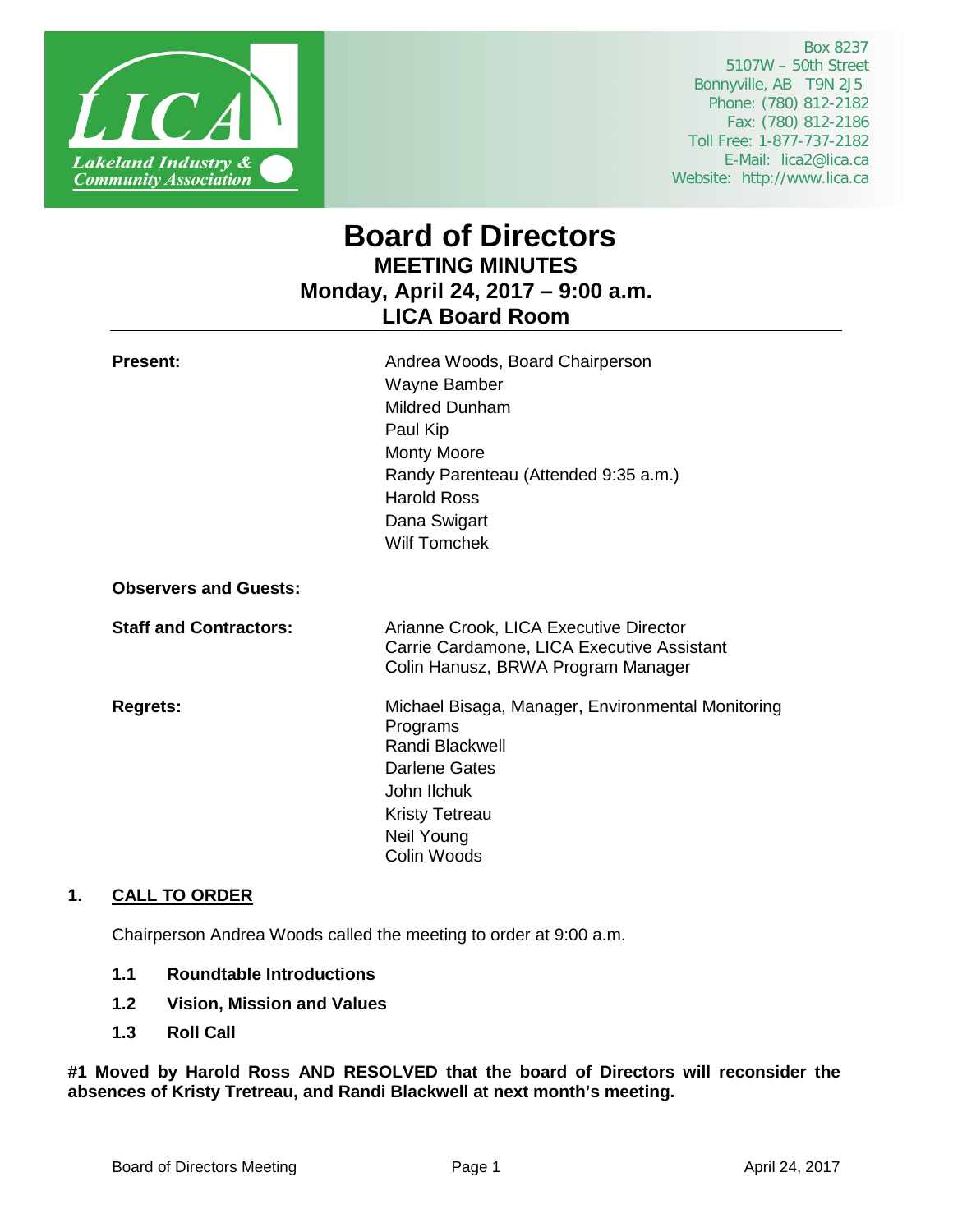# **2. APPROVAL OF AGENDA**

**#2 Moved by Monty Moore AND RESOLVED that the April 24, 2017 Agenda be approved as presented.** 

# **3. ITEMS FOR DISCUSSION ON UPCOMING DECISIONS**

# **3.1 Debrief of the Special Meeting**

The Board of Directors discussed the Special meeting on April 20, 2017; with everyone feeling the evening went well and with positive results.

#### **4. APPROVAL OF MINUTES**

**#2 Moved by Harold Ross AND RESOLVED that the Minutes of the Board of Directors Meeting of March 9, 2017 be approved, as presented.**

# **5. ITEMS FOR DECISION**

#### **5.1 LICA Bylaws**

Arianne informed the Board of Directors that now that the Bylaws have been approved by the membership with the changes for the reorganization; the next step is to file them with Corporate Registries.

# **5.2 Policy 5.4 - Bylaws**

**#3 Moved by Wilf Tomchek AND RESOLVED that the recommendations from the Governance Committee to Policy 5.4 – Bylaws be approved, as presented.**

#### **5.3 Policy 5.13 – Volunteer Hours**

**#4 Moved by Harold Ross AND RESOLVED that the recommendations from the Governance Committee to Policy 5.13 – Volunteer Hours be approved, as presented.**

#### **5.4 Policy 5.19 – Ensuring LICA Sustainability**

**#5 Moved by Monty Moore AND RESOLVED that the recommendations from the Governance Committee to Policy 5.19 – Ensuring LICA Sustainability be approved, as presented.**

#### **5.5 Policy 6.1 – Fiscal Year and Budget**

**#6 Moved by Wilf Tomchek AND RESOLVED that the recommendations from the Governance Committee to Policy 6.1 – Fiscal Year and Budget be approved, as presented.**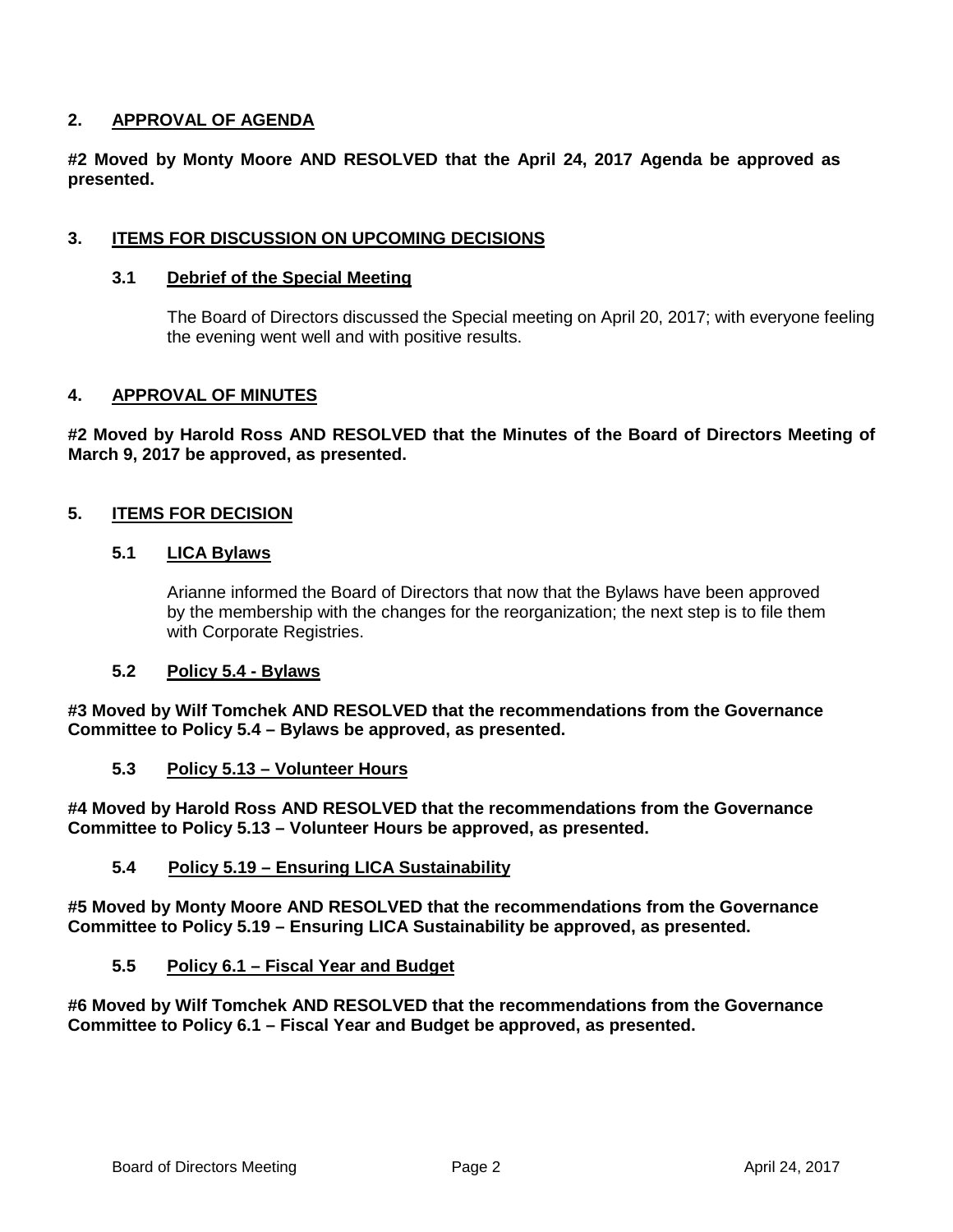## **5.6 Policy 6.3 – LICA Signing Authority**

**#7 Moved by Harold Ross AND RESOLVED that the recommendations from the Governance Committee to Policy 6.3 – LICA Signing Authority be approved, as presented.**

## **5.7 Policy 6.6 – Records Retention**

**#8 Moved by Wilf Tomchek AND RESOLVED that the recommendations from the Governance Committee to Policy 6.6 – Records Retention be approved, as presented.**

#### **5.8 Policy 6.12 – Rewards & Acknowledgement**

**#9 Moved by Mildred Dunham AND RESOLVED that Policy 6.12 – Rewards & Acknowledgement sub-policy 6.12.1.3 be amended to strike "Industry members" and to add the word "Contractors" and to be approved.**

**#10 Moved by Harold Ross AND RESOLVED that the Board of Directors recommends to the Governance Committee that there be clear definitions of terms to the specific seats on the Board of Directors in the reorganization structure.**

#### **6. PRESENTATIONS**

#### **6.1 Airshed Zone Report**

#### **6.1.1 Airshed Zone Minutes of April 5, 2017**

The Board of Directors reviewed the minutes of the April 5, 2017 Airshed Zone Meeting.

#### **6.1.2 Projects and Operations Update – March, 2017**

Arianne reviewed an update on Airshed Projects and Operations that Michael Bisaga had provided for the Board of Directors.

#### **6.2 BRWA Report**

#### **6.2.1 BRWA Meeting Minutes of March 7, 2017**

The BRWA Meeting Minutes from March 7, 2017 were reviewed by the Board of Directors.

#### **6.2.2 BRWA Strategic Plan 2017 – 2022**

BRWA's Strategic Plan for 2017 - 2022 Strategic Budget was received as information and filed without motion.

#### **6.2.3 BRWA Strategic Budget 2017 – 2022**

BRWA's budgetary projections for 2017 - 2022 Strategic Budget was received as information and filed without motion.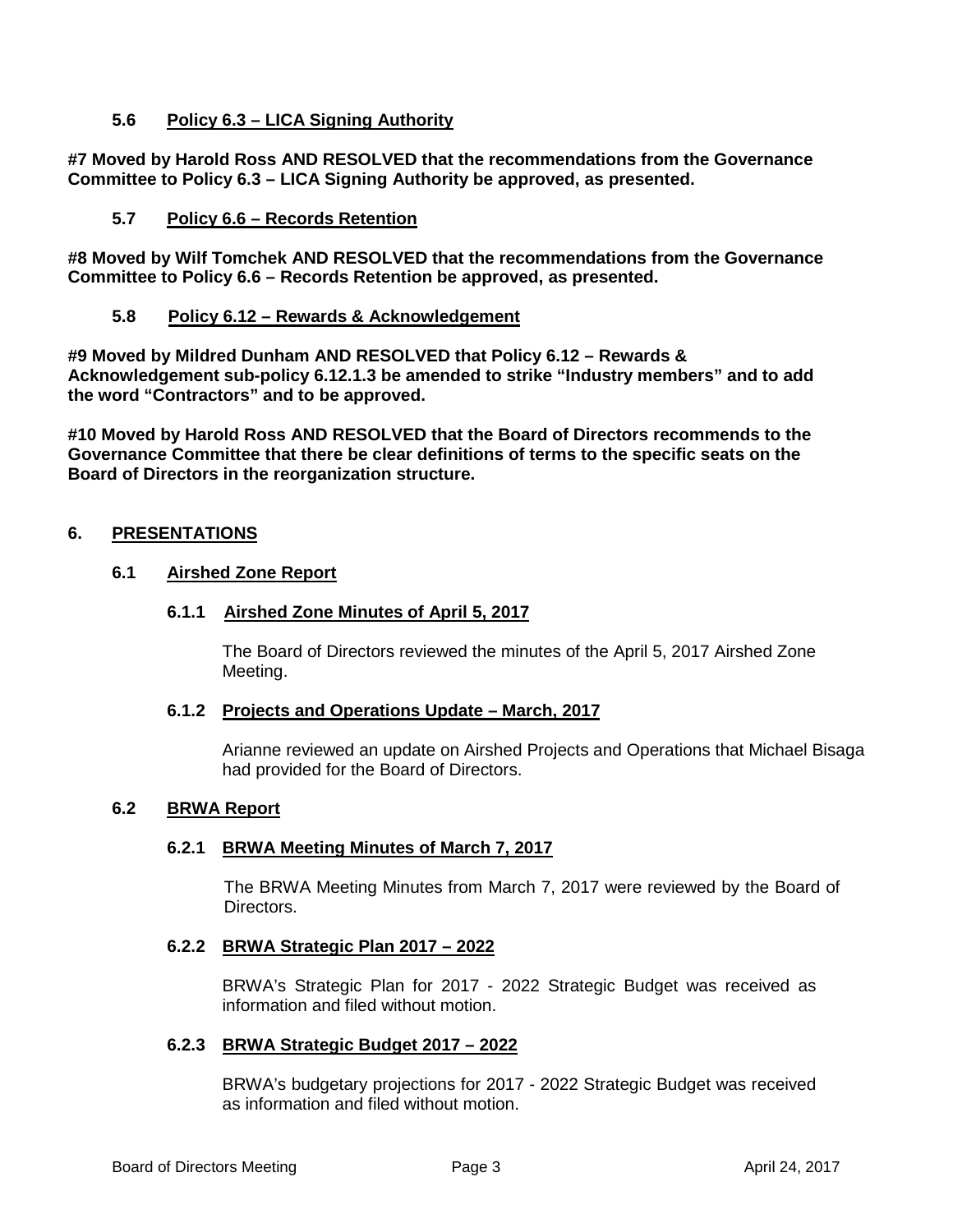# **6.2.4 BRWA Operating Plan 2017/18**

BRWA's Operating Plan for 2017/18 received as information and filed without motion.

#### **6.2.5 2017-2019 Education and Communications Plan**

The 2017-2019 Education and Communication Plan was received as information and filed without motion.

#### **6.2.6 Watershed Resiliency & Restoration Program Grant Application**

Colin reviewed the Watershed Resiliency & Restoration Grant application with the Board of Directors for the amount of \$42,000.00, and informed the Board that the application was successful and we are expecting the funds in the near future.

# **6.2.7 Projects and Operations Update – March, 2017**

Arianne and Colin Hanusz explained to the Board of Directors that it was difficult to work with the current Capital Assets threshold of \$500.00 in regards to financial reporting & for cash flow purposes and request that the limit be increased to \$5000.00.

Colin also indicated to the Board of Directors that Grant funds are not expected until mid - May, and that if the Board of Directors would consider interim funding as was done last year to cover expenses for BRWA's, contractor's payments, and contractor cell phone costs as required.

#### **#11 Moved by Wayne Bamber AND RESOLVED that the Capital Assets threshold be increased from the current \$500.00 to \$5000.00.**

**#12 Moved by Wayne Bamber AND RESOLVED that approval be given to providing interim financing to BRWA on the following conditions:**

- **i) That all funds that BRWA has on deposit in their bank account(s) will be utilized prior to any financing being provided by LICA;**
- **ii) That financing will be provided up to \$24,500.00;**
- **iii) That financing will only be utilized for the following expenses as they are incurred:**
	- **a. Payments to in-house contractors (2 months)**
	- **b. Contractor cell phone expenses (2 months)**
- **iv) That all interim financing advanced by LICA to BRWA will be a first charge against the 2017-2018 grant funding that BRWA receives from the Government of Alberta, regardless of that grant amount; which funding is anticipated no later than early June, 2017.**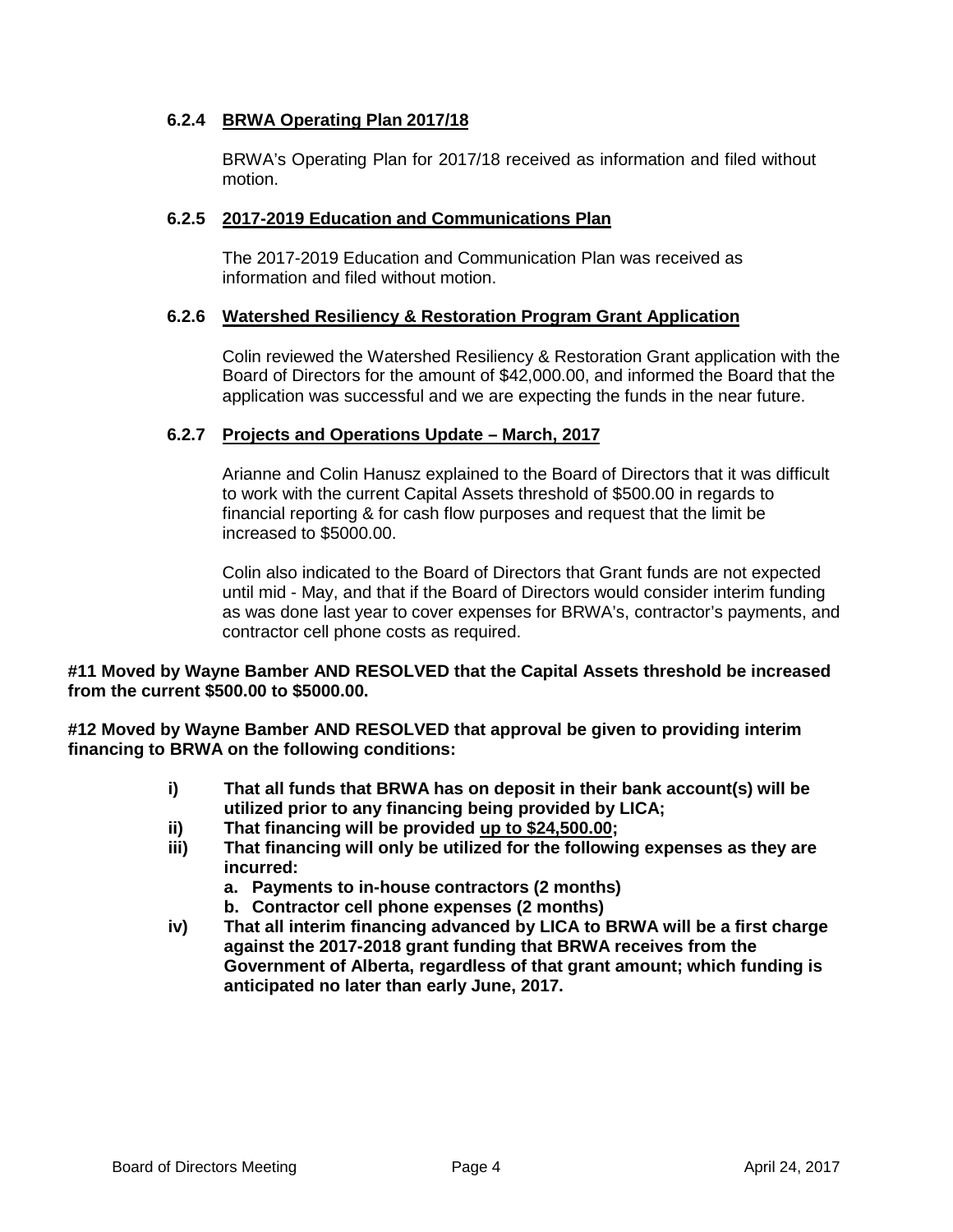# **7. FOR INFORMATION ONLY (FIO)**

## **7.1 Board Chairperson's Report**

Andrea indicated to the Board of Directors that she has no report for March, 2017; as she has been dedicating time to the Board Organization Structure Proposal.

### **7.2 Executive Director's Report**

Arianne reviewed her report for March, 2017 with Board members.

# **7.3 Table Officers (TOs) Report**

No Report.

# **7.4 Education & Information Committee (EIC)**

#### **7.4.1 Education & Information Committee Meeting Minutes – March 8, 2017**

The EIC minutes of March 8, 2017 were reviewed by the Board of Directors.

#### **7.4.2 2017 Earth Day Birthday**

Harold indicated to the Board of Directors that there was a lot of interest from people at the event.

Andrea also indicated that there were limited volunteers for the event this year, but that was sufficient for the format of this Earth Day Birthday.

#### **7.5 Governance Committee (GC)**

#### **7.5.1 Policy Awareness**

No Report.

# **7.6 Synergy Alberta**

No Report.

#### **7.7 Treasurer's Report**

#### **7.7.1 Accounts Receivable Report January – March 31, 2017**

Arianne and Monty reviewed the Accounts Receivable Report with the Board of Directors.